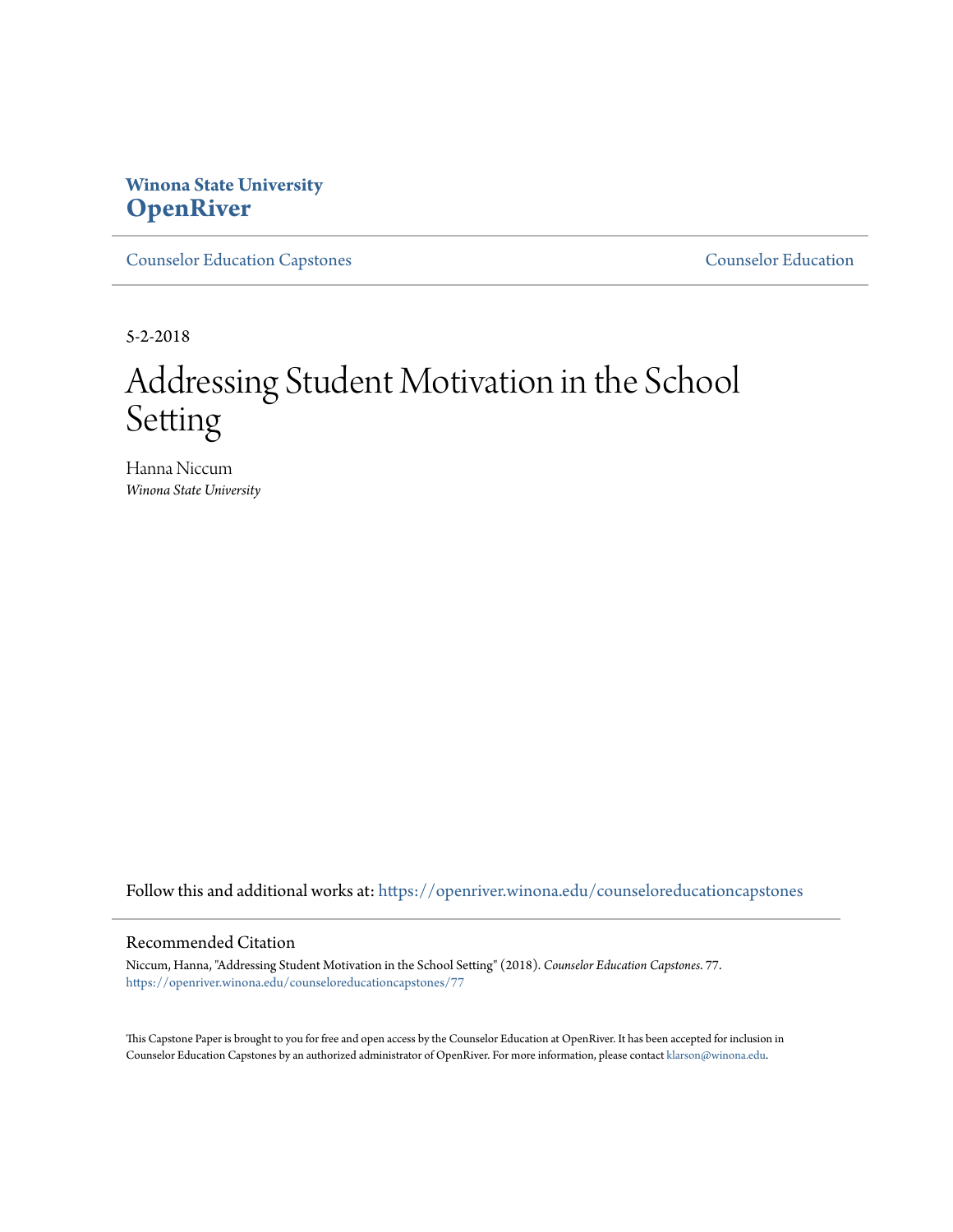Addressing Student Motivation in the School Setting

Hanna Niccum

A Capstone Project submitted in partial fulfillment of the

requirements for the Master of Science Degree in

Counselor Education at

Winona State University

Spring 2018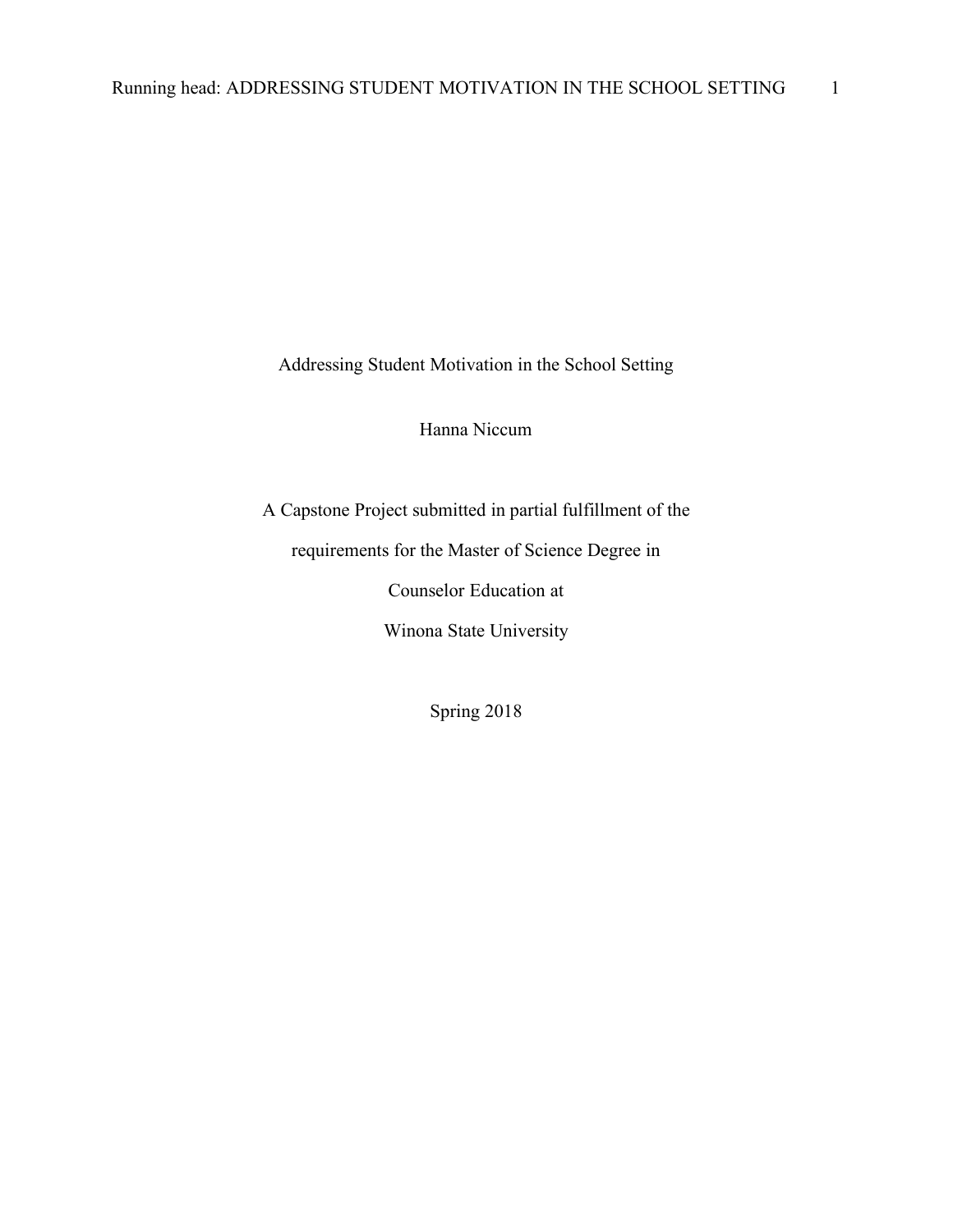Winona State University

College of Education

Counselor Education Department

CERTIFICATE OF APPROVAL

\_\_\_\_\_\_\_\_\_\_\_\_\_\_\_\_\_\_\_\_\_\_\_\_\_\_

## CAPSTONE PROJECT

"Addressing Student Motivation in the School Setting"

 $\overline{\phantom{a}}$  , where  $\overline{\phantom{a}}$ 

This is to certify that the Capstone Project of

Hanna Niccum

Has been approved by the faculty advisor and the CE 695 – Capstone Project

Course Instructor in partial fulfillment of the requirements for the

Master of Science Degree in

Counselor Education

Capstone Project Supervisor: \_Robin Alcala Saner\_\_\_\_\_\_\_\_ Name

Approval Date: *May 2, 2018*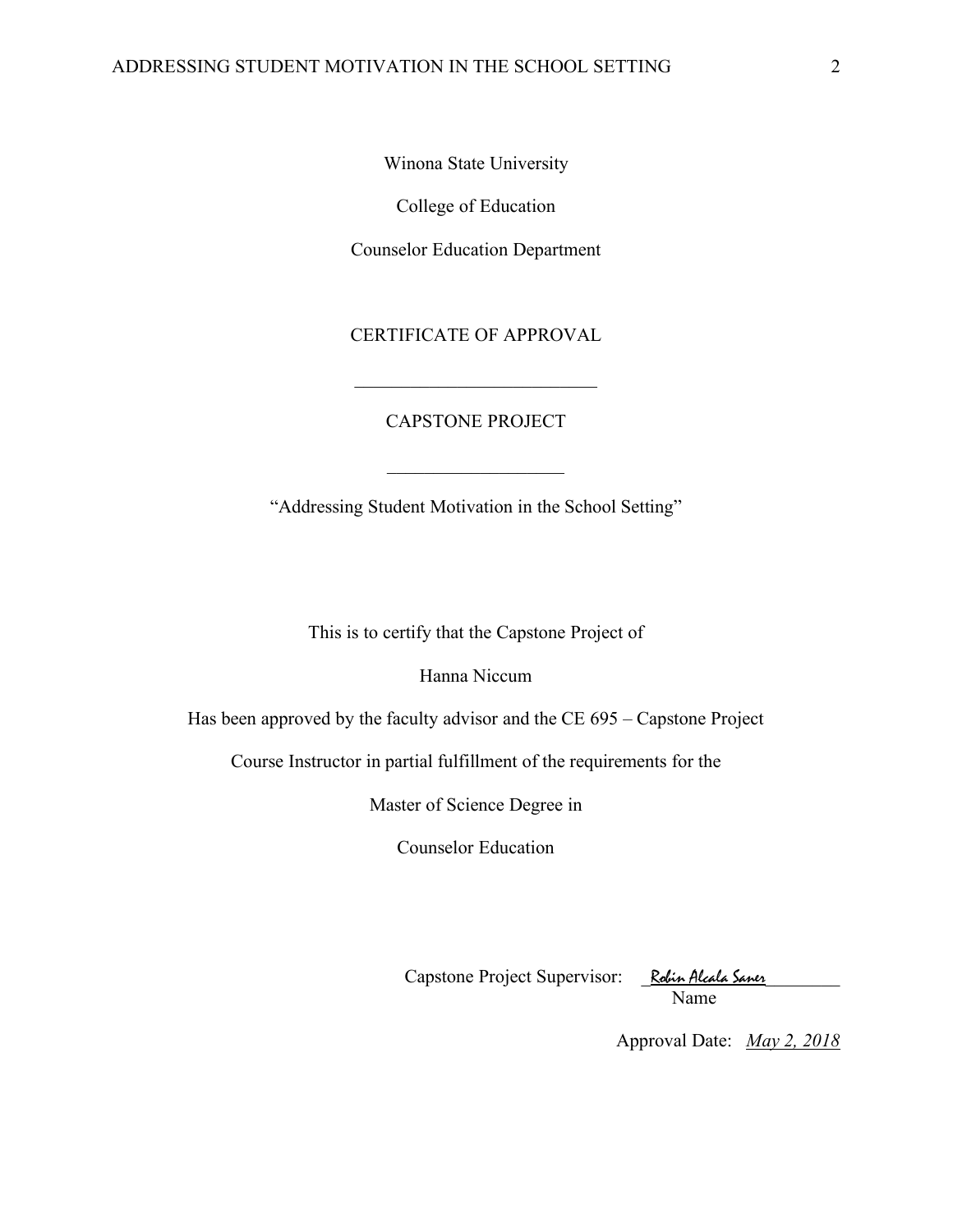#### Abstract

Research is showing that students are becoming less motivated and more apathetic in their academic performance. Understanding student academic development and creating programming that fits the needs of students with mental health concerns and scholastic aspirations can increase a student's desire to achieve. The purpose of this research is to show a connection between apathetic students and their academic motivation and to examine how a student's mental health plays a role in their motivation. Schools are overcoming the problem of low motivation by implementing programs to increase motivation such as Centennial High School's "Leap Hour" in Minnesota and West Port High School's "Power Hour" in Florida. These programs allow for one hour of freedom for students during their lunch hour to get extra help in their studies, pursue passion projects, join clubs, and connect with teachers and other staff. Implementation of these types of programs have found success, leading to higher attendance, less office referrals, higher grades, and less behavior issues school-wide.

*Keywords*: student motivation, student apathy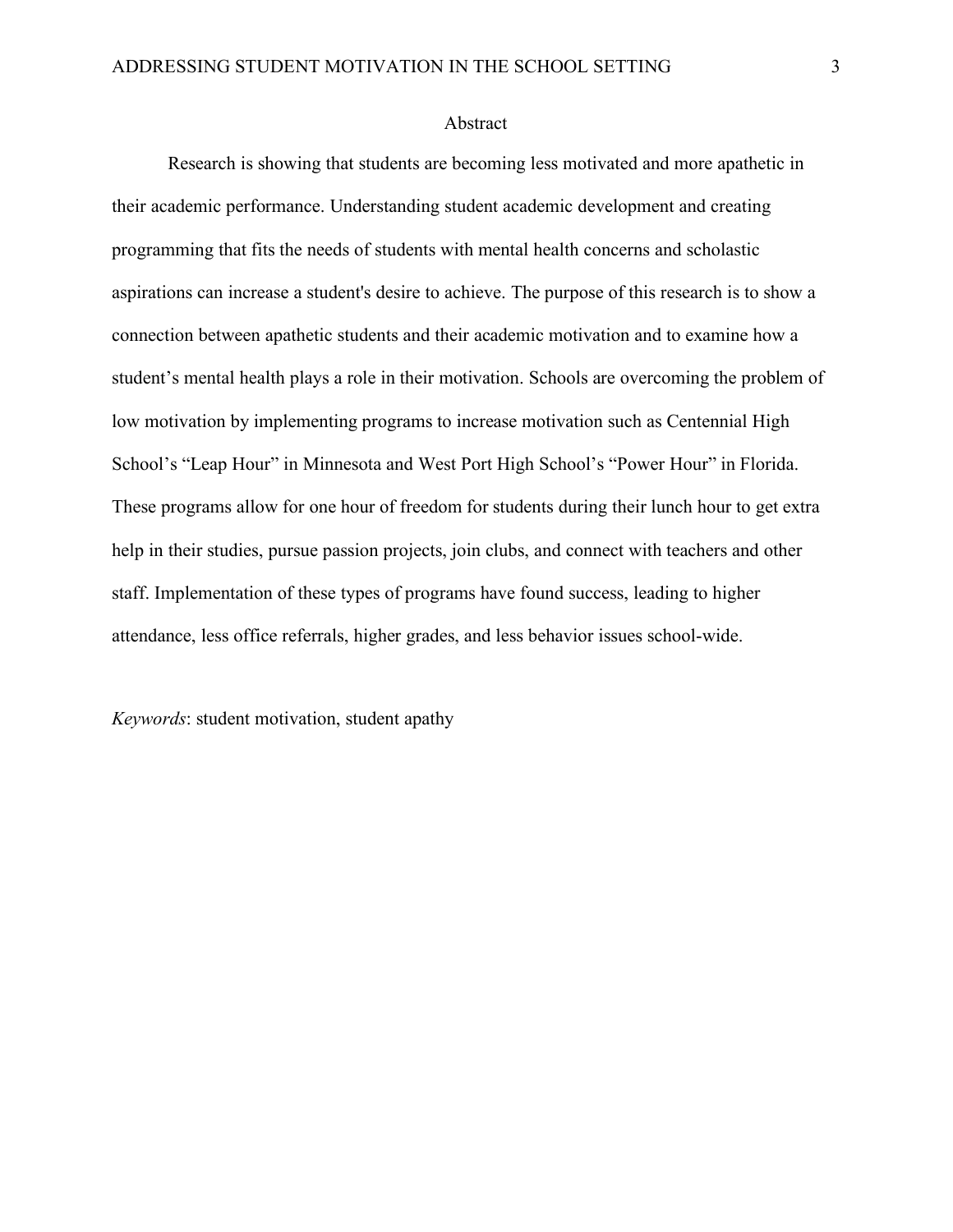# Contents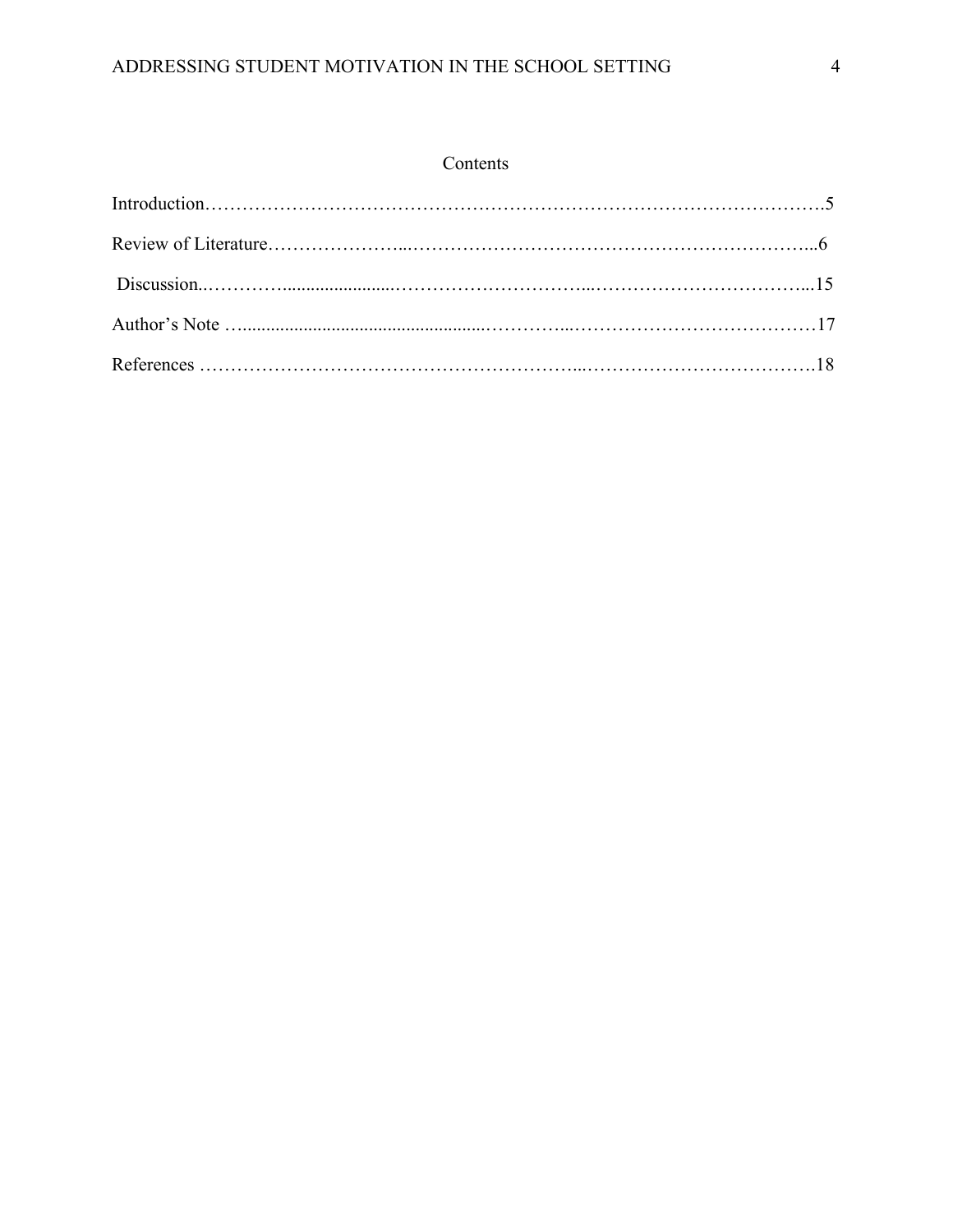### **Introduction**

According to the National Research Council, 40% of students are chronically disengaged from school (Crotty 2013). Students are not motivated to achieve for a number of reasons; research is finding that students are under an increasing pressure to achieve good grades, be involved in school activities and sports, volunteer, work, and socialize with others. With all of these pressures on the plate of students, issues such as anxiety, depression, eating disorders, attention deficit disorders (ADD), and attention deficit hyperactivity disorders (ADHD) are becoming very common in adolescents (Weare 2015). Students are becoming apathetic to course work since they want to see value and worth in the work that they are doing, and do not always believe that effort in class will increase their performance. The problem then becomes, what can be done in schools to help increase student motivation and decrease apathy?

Since students are lacking the intrinsic motivational skills needed to help learn material that may seem irrelevant to them, educators are tasked with the job of finding other ways for students to take personal ownership of learning. Extrinsic rewards such as candy, early class releases, or extra privileges have been a way that schools have tried to use to motivate the majority, however even those methods of motivation are failing (Denault & Guay 2017). According to Mitchell (2013) the answer lies in teacher enthusiasm for the subject matter and freedom of choice.

In longitudinal studies, students who have a teacher who is passionate about the content taught over time can create a desire to learn material even if it is hard or not personally applicable (Stroet, Opdenakker, & Minnaert, 2015). Additionally, when students are given the privilege to choose what they are learning or given freedom to decide what and how they learn best that is when the biggest motivational increase is detected (Scheel & Gonzalez 2007). Thus,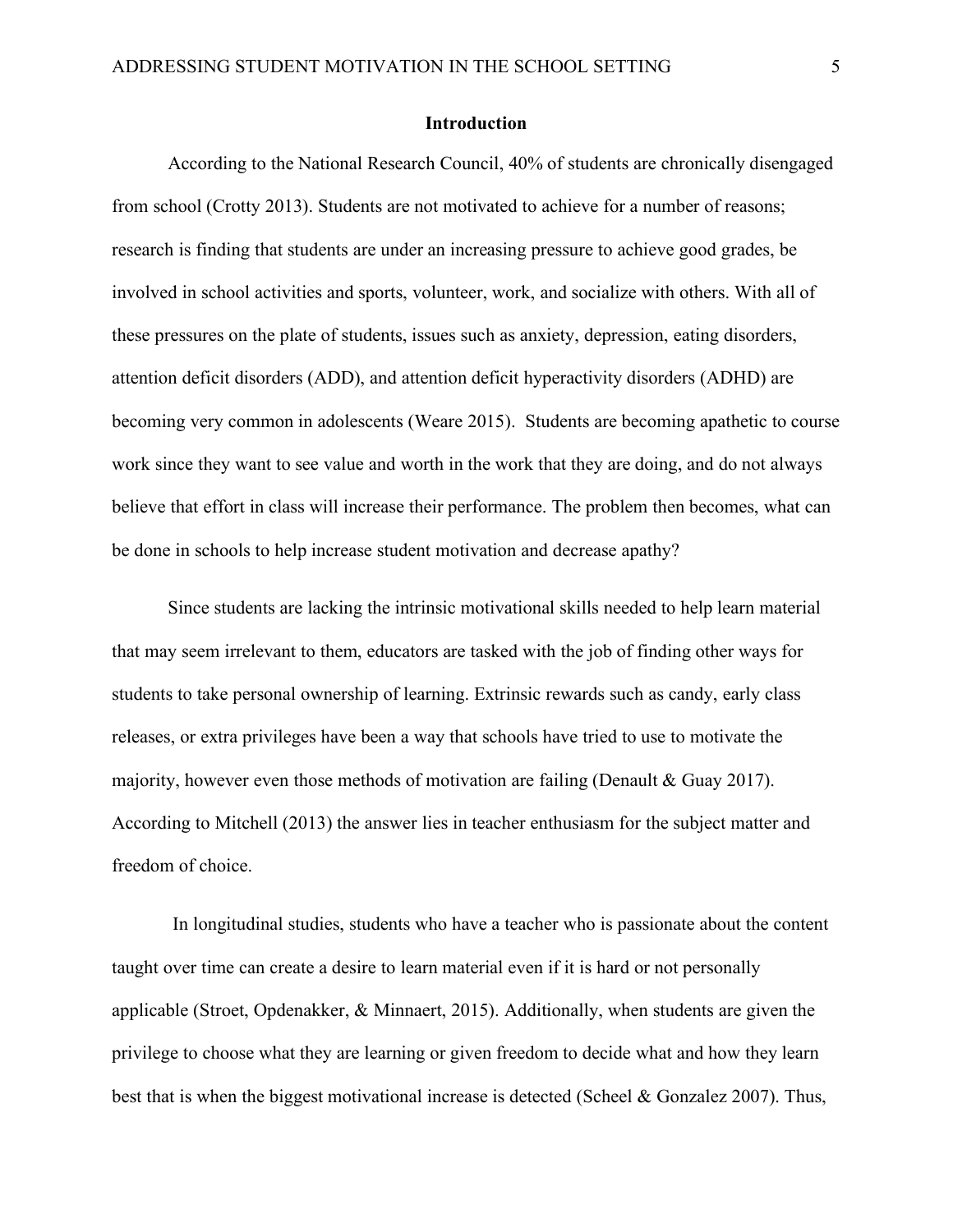implementing programs where students can independently have the freedom to choose how they use their time, what they want to learn, and / or advocate for additional instruction has been proven effective to decrease student apathy (Ellspermann 2014). Students, who attend schools where they can make individual choices, about time spent and take part in special interest learning opportunities, flourish. This freedom of choice also allows students who have mental health issues time to relax if they are anxious, connect with others if they struggle with depression, and receive additional academic support for ADD or ADHD (Ellspermann 2014). Schools all over the country are battling this issue and the implementation of these types of programming is becoming more and more common.

#### **Review of Literature**

#### **Motivation in Schools**

Motivation is defined as, "the general desire or willingness of someone to do something" (Motivation). Many factors need to be considered when determining why students choose not to participate in academics. Findings are showing that motivation is an important prerequisite for learning, and can be used to predict school achievement, school completion, career success, mental health, and physical health (Taylor et. al. 2014). It is typical for motivation toward school to decrease after a transition to secondary schools (Stroet, Opdenakker, & Minnaert, 2015). Researchers have reported that one reason motivation might wane as students age is that early adolescents' interactions with their content area teachers was closely associated with the development of their motivation in those areas (Stroet, Opdenakker, & Minnaert, 2015). If students are not able to connect with their teacher or the content, motivation tends to trend downward. However, there has been little agreement as to what type of motivation is better for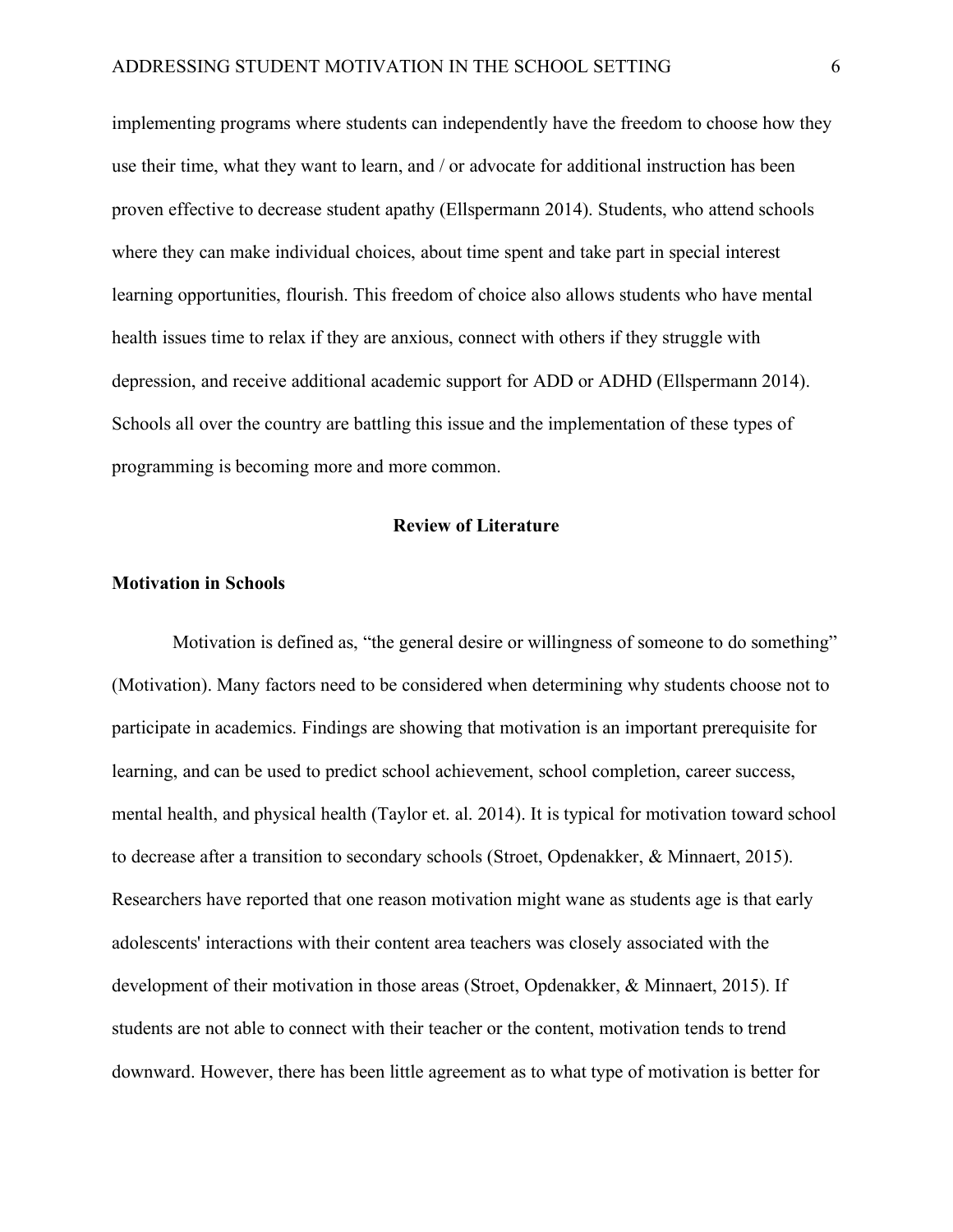schools to pursue, intrinsic or extrinsic? Should educators and teachers be fostering ways for students to find motivation to learn on their own? Or should schools be providing ways to motivate students through sports, clubs, incentives, and privileges? (Denault & Guay, 2017).

School counseling professionals are starting to see that traditional interventions for students that are not motivated are not enough to keep intellectually capable students interested in school and motivated to complete academic coursework (Scheel & Gonzalez 2007). School counselors' objectives should be to help move students "to higher levels of motivation that include self-regulated, autonomous types of learning through the promotion of a sense of purpose for academic efforts" (Scheel & Gonzalez 2007 pg. 51). This is also the reason why increased emphasis on curriculum planning that is based around subjects and areas in which students are interested may pay off in increased academic motivation (Scheel & Gonzalez 2007). Since students are looking to find a sense of purpose and connection between school coursework and their futures, schools should consider implementing a freedom of choice project program. Freedom of choice project programs put into effect during the academic school day can help students get a clearer picture of how school can impact their lives outside of high school, and leads to more buy-in and motivation in academic areas.

#### **Lack of Motivation and Student Apathy**

Students in America are becoming more apathetic than ever before (Guay 2016). A few reasons that have been documented are poor time management and self-regulation, lack of independence, low self-confidence in academic settings, embarrassment, strategic decision making, and an inability to motivate themselves (Kunzinger 2009). Students are over-scheduled or do not have the skills needed to break down complex assignments or study properly (Kunzinger 2009). At times, students see asking questions or seeking out help as a weakness, and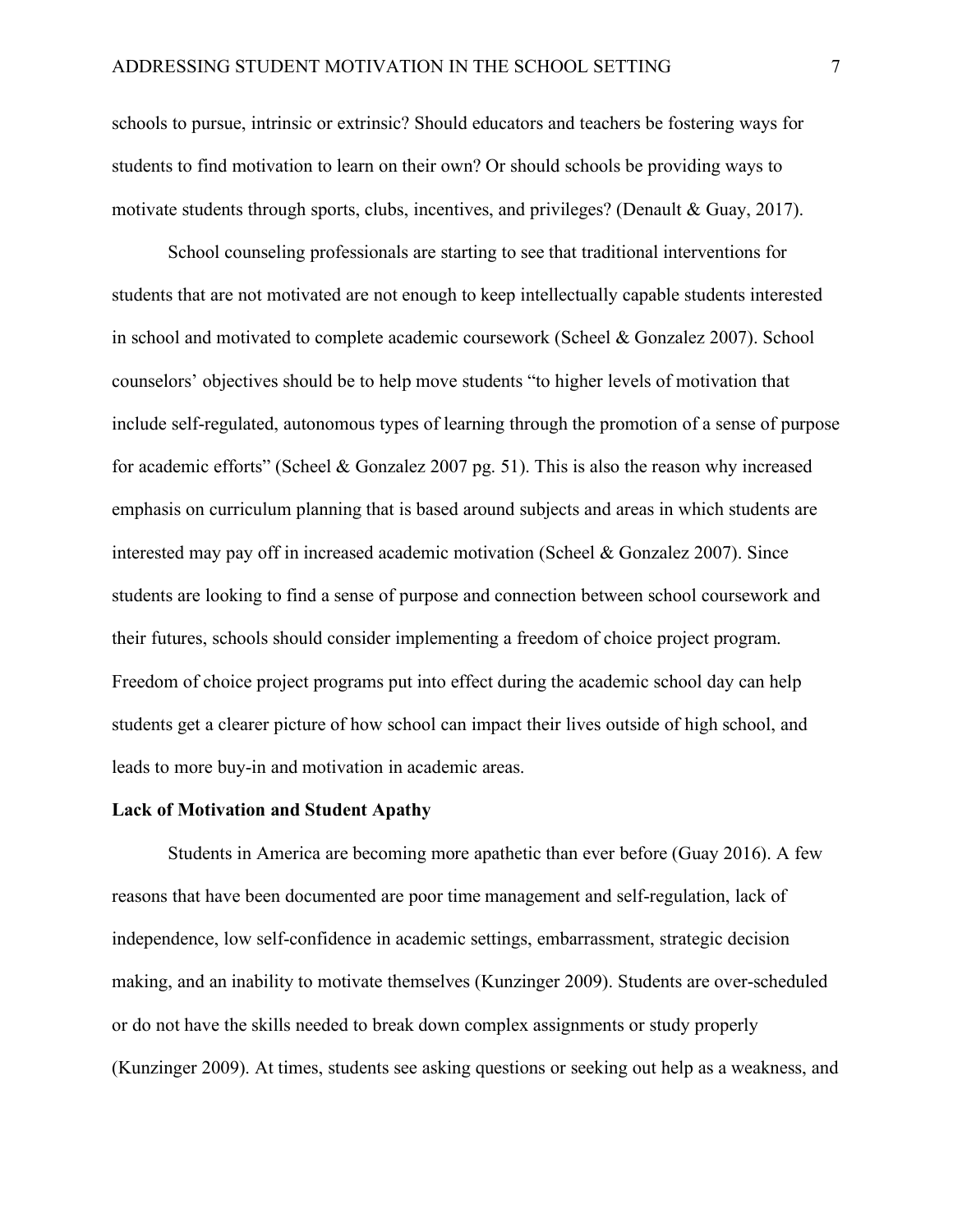do not want to be embarrassed. In addition, students whose self-confidence is weak in academic content areas struggle and are resigned to the fact that they are not good at something, and therefore will not want to work hard to improve. However, probably the biggest area of concern in relationship to student apathy is their decision-making process about academic coursework. Students are determining what they feel is valuable about the work that they are given in school, and if they cannot see a purpose for what they are assigned more often than not the work will not get done (Kunzinger 2009). This concept of strategic decision-making is something that should be taken into account when schools are implementing and teaching curriculum. Placing value on transferable skills to other areas should be highlighted to increase motivation and decrease apathy.

Teachers are starting to see the need to engage students in different ways, and helping students see how information in the classroom translates to life outside of school. This can be done through changes school-wide such as freedom of choice programs built into the academic calendar, or small changes made on a teacher-by-teacher basis. An example of this is a social studies teacher from Michigan who has changed the way that he teaches and his approach to academic content. Studying the Constructivist Approach helped this teacher develop a way to rework his curriculum that redraw the boundaries of historical time periods (Kaiser 2010). He recognized the need for students to find value in their academic work and to be engaged in it, and he also changed his expectation of how students learn through using their interests in music, art, and pop culture to fit historical content into interest areas to add value (Kaiser 2010). Students were then able to be engaged, remember more historical content, and use twenty-first century skills to show what they learned (Kaiser 2010).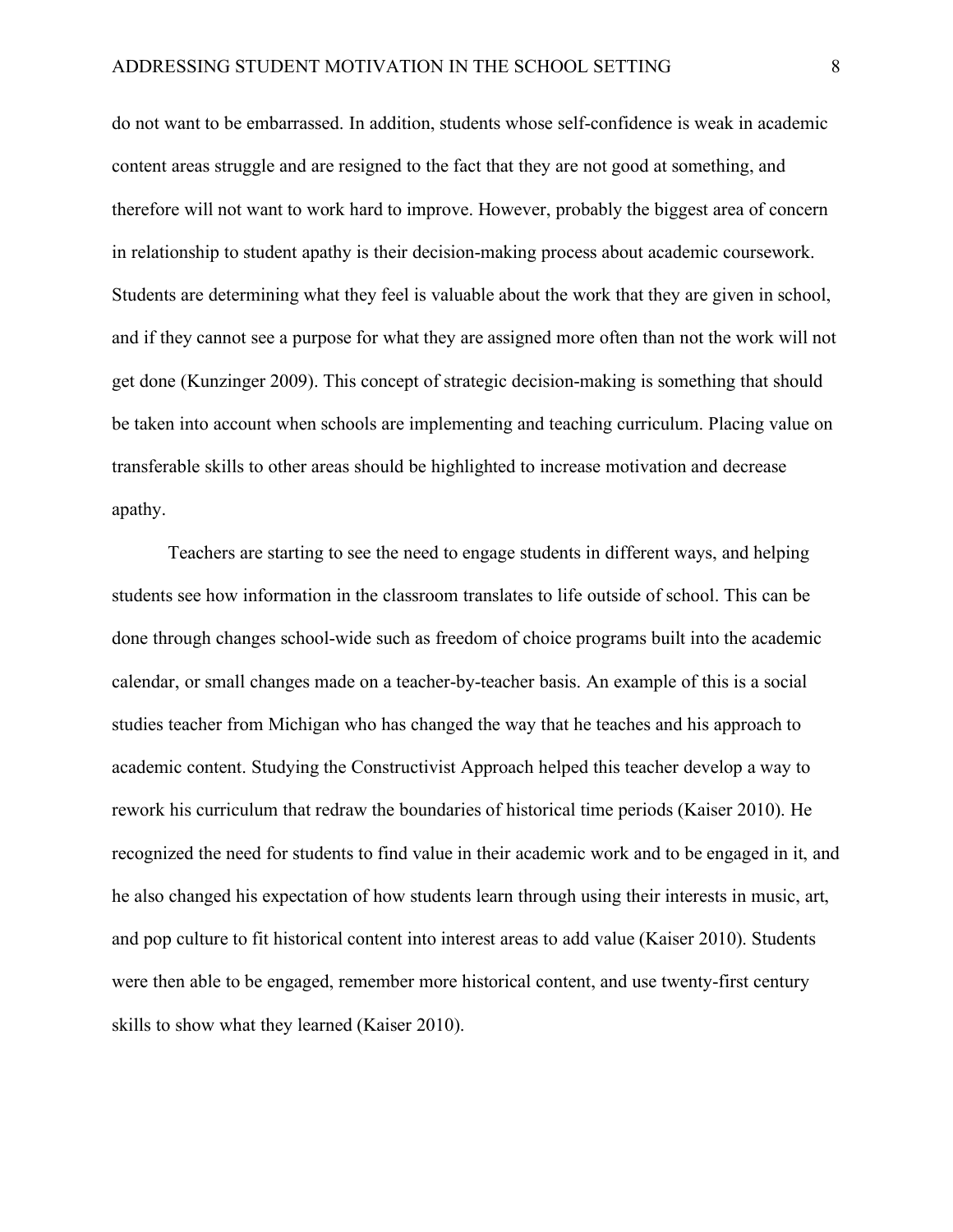A physical education teacher in South Carolina is combating student apathy with his own active and continued enthusiasm for the content that is being taught. This teacher realized he could increase engagement in his classes by being a model for the lifestyle he was advocating. He did this through having movement in his lessons, demonstrating what being "fit" looked like, modeling healthy habits, being happy to talk about their personal life active activities, and being eagerly engaged to learn about the things that the students want to know, or learn, about physical education (Mitchell, 2013). A teacher being excited about the content being taught could change the attitudes, and motivation, of a student.

#### **Motivation and Cultural Concerns**

Cultural concerns regarding student motivation exist due to technological advances that allow people to move easily from country to country. It has become apparent that immigration has become an important and a permanent feature of the school environment society today (Phalet 2004). This presents challenges for schools when students have different cultural norms than the majority. For example, many American students prefer action as part of their learning style, however, often Asian students prefer to be contemplative and more passive (Guay 2016). Many of these types of examples can be seen at culturally diverse schools across the nation. When looking at a student's motivation level, intrapersonal factors such as natural characteristics and cultural contexts are used when developing motivational competencies (Guay 2016). Other factors such as values and beliefs of a culture will affect students' motivation to learn and overall educational outcomes (Guay 2016). In the study by Guay, the results showed that culture affects relationships between antecedents, motivation, and/or outcomes (2016). This does not mean that culture does not play a role in motivation, it means that a student's culture would shape their level of motivation, "but not the association between motivational levels and potential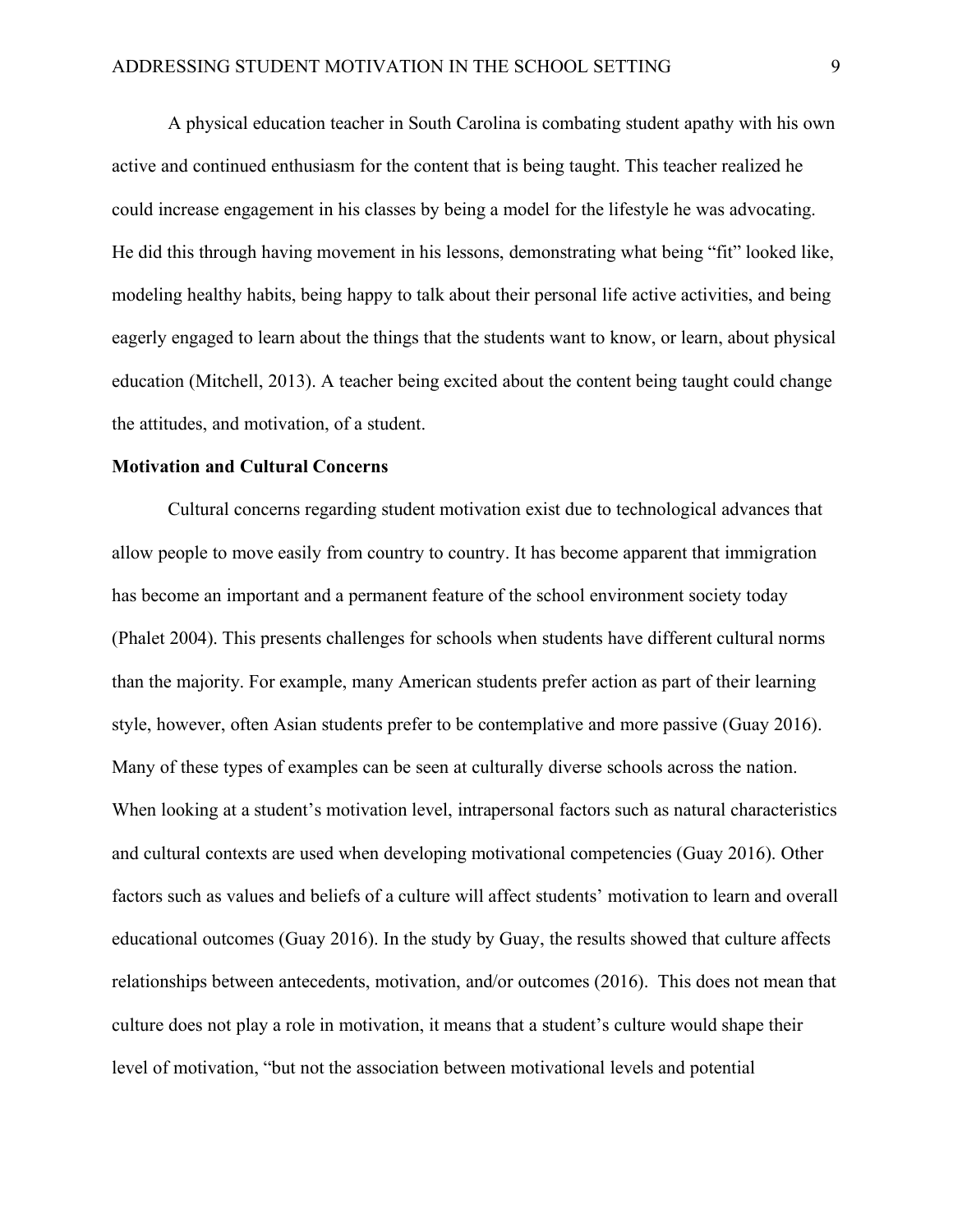determinants and consequences of these levels" (Guay 2016 pg. 158). This means for schools that staff should be looking at the process of universal motivation in regards to selfdetermination, relatedness, and overall competence of students as human beings.

School is not an ending point for students; it is a time investment in their futures. Research is showing that goal setting is one of those universal motivation processes that can help all students increase motivation at every level of academic development (Phalet 2004). The purpose of creating goals is to support achievement motivation instead of focusing on past setbacks or fear of the future. Having students create scaffolded, task-oriented goals will help them focus on the steps that need to be taken and not crumble under the weight of big picture thinking (Phalet 2004). Educational scaffolding is using resources to help students move progressively towards stronger understanding and the overall learning process. Many immigrants cite self-improvement through academic achievement as high aspirations for themselves and their children (Phalet 2004). It is important to acknowledge that all students are different and even with setting goals may struggle between achieving their dreams and the work that it take to get there. Students motivate themselves in different ways and what works for some might not work for all.

Increasing motivation is not a one size fits all process, and another area in the school where this is true is with special education students. Students with autism spectrum disorder (ASD) tend to avoid things that are difficult for them, so perhaps when motivating ASD students it would be beneficial to not use one type of motivational tool or another, but instead be open to a multi-faceted approach (Lequia 2011). When working with special education students that have a diverse set of needs a different approach must be taken that empowers students to look at their strengths and empower them to continue building skills moving forward (Lequia 2011). Finding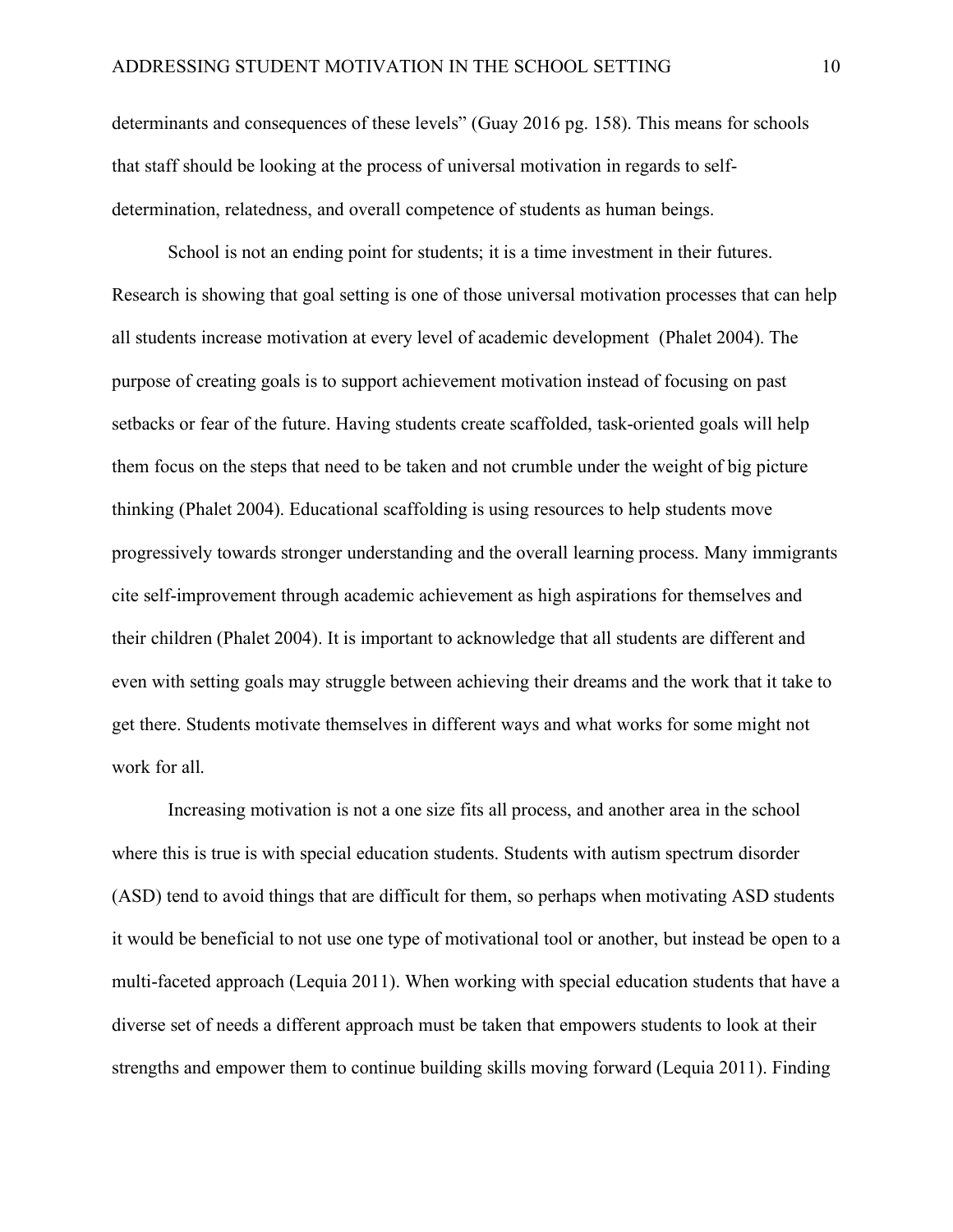motivators for this group of students is beneficial not only for their academic performance, but their social skills as well. Finding a motivator for social skills is potentially easier than finding a motivator for academics. For example, students may be motivated to work on social skills if they knew that it could help them build friendships. However, that concept is harder when it comes to academics. Teachers and caretakers need to take abstract topics academic concepts and make them concrete to help motivate students with physical, emotional, and learning challenges to want to learn (Lequia 2011). This can be extremely challenging since every student has different cognitive processing abilities.

#### **Mental Health in Schools**

Statistics from The National Institute of Mental health reports as many as one in four young people between the age of 13 and 18 experience anxiety, and nearly six percent have a severe mental health disorder (Mental Illness 2017). Students are experiencing more mental health issues than ever before with the rise of technology and media that challenge students daily. Research from Duke University looked at-risk adolescents aged 11-15 and showed that those adolescents who used technology more than their own estimated daily use were more likely to have problems with lying, fighting, behavior, and attention (Jones 2017).

Mental health issues that students face include Depression, Anxiety, Attention Deficit Hyperactivity Disorder (ADHD), Panic, Post-Traumatic Stress Disorder (PTSD), Obsessive-Compulsive Disorder (OCD), Oppositional Defiant Disorder (ODD), Conduct Disorder (CD), different eating disorders, and many more. Students bring these issues with them into school and then schools wonder why students are not motivated to achieve. Reform must come with the knowledge that increasing mental health efforts in school is not separate from a school's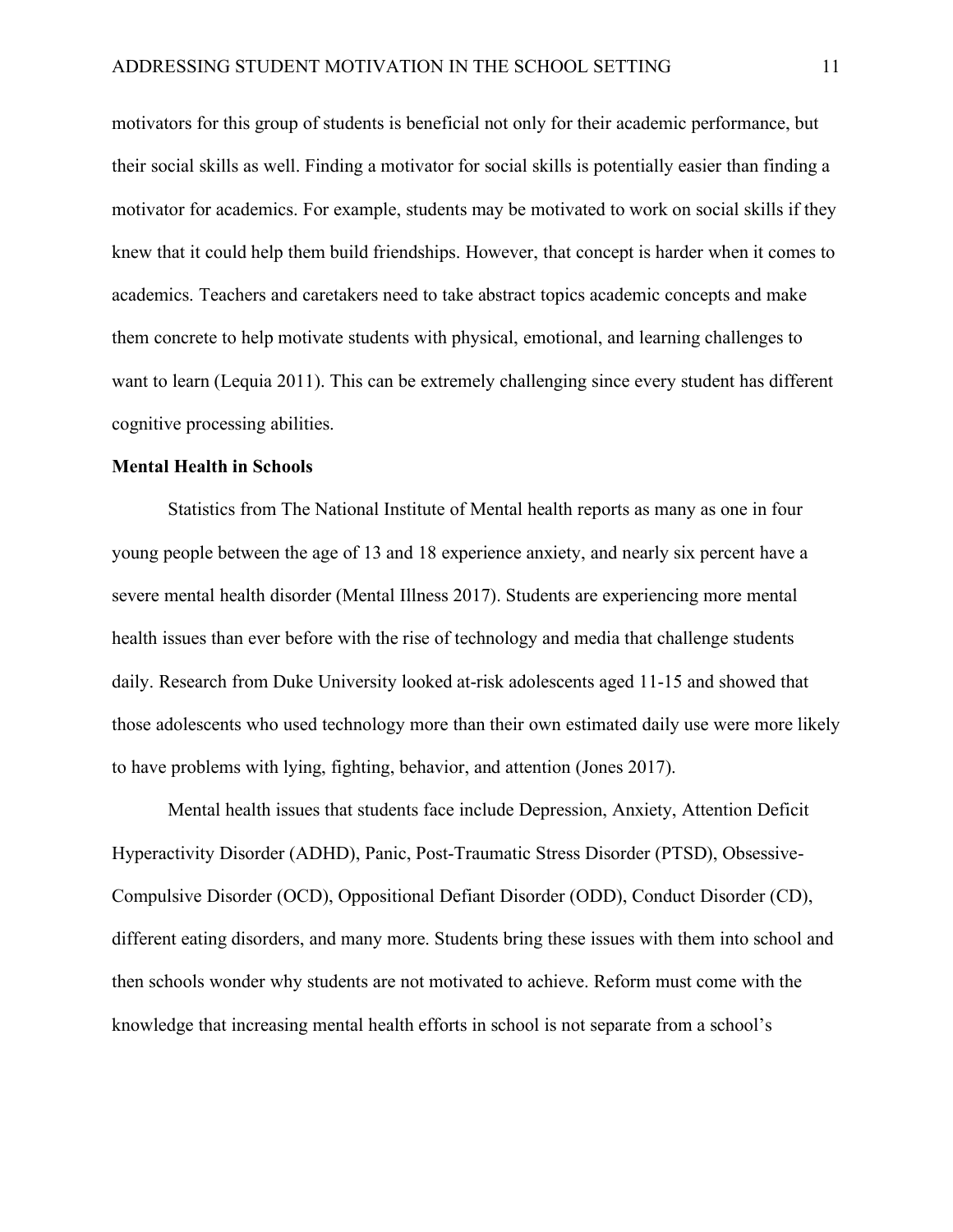academic and instructional mission (Reinke et. al 2011). Mental health and academics must work together in harmony to help students achieve what they set out to do.

Schools are trying to meet these emotional needs by integrating mental health services into their building through school counselors, social workers, mental health interventions, and increased teacher trainings on mental health (Reinke et. al 2011). However, what is actually happening is that there is a gap between the researched mental health interventions, and their implementation into practice in schools (Weare 2015). Lack of time and resources seem to be the barrier that is holding schools back from being able to help decrease stress and implement researched based interventions. When students are struggling with mental health issues, their academic motivation plummets and students become academically at risk. The involvement and engagement of staff, teachers, parents, and students is essential for improving student mental health and increasing academic achievement.

#### **Freedom of Choice Projects**

Schools are looking for better solutions to combat the lack of motivation and increased mental health concerns that are plaguing students. One such solution comes from Jayne Ellspermann, Florida's 2014 Administrator of the year. Ellspermann noticed that many students were not engaged in school, a large number of students were failing, and high numbers of discipline referrals were being issued (2014). She decided that students needed more time. They needed time to be connected to other students, staff, activities, and resources that the school could offer. However, where would the time come from? What West Port High school did was take away separated lunches and advocated for five additional minutes at the beginning and the end of each day (Ellspermann 2014). By doing this, students were able to have an hour each day, over lunch, to do with what they wanted. Teachers were still able to get their 30-minute lunch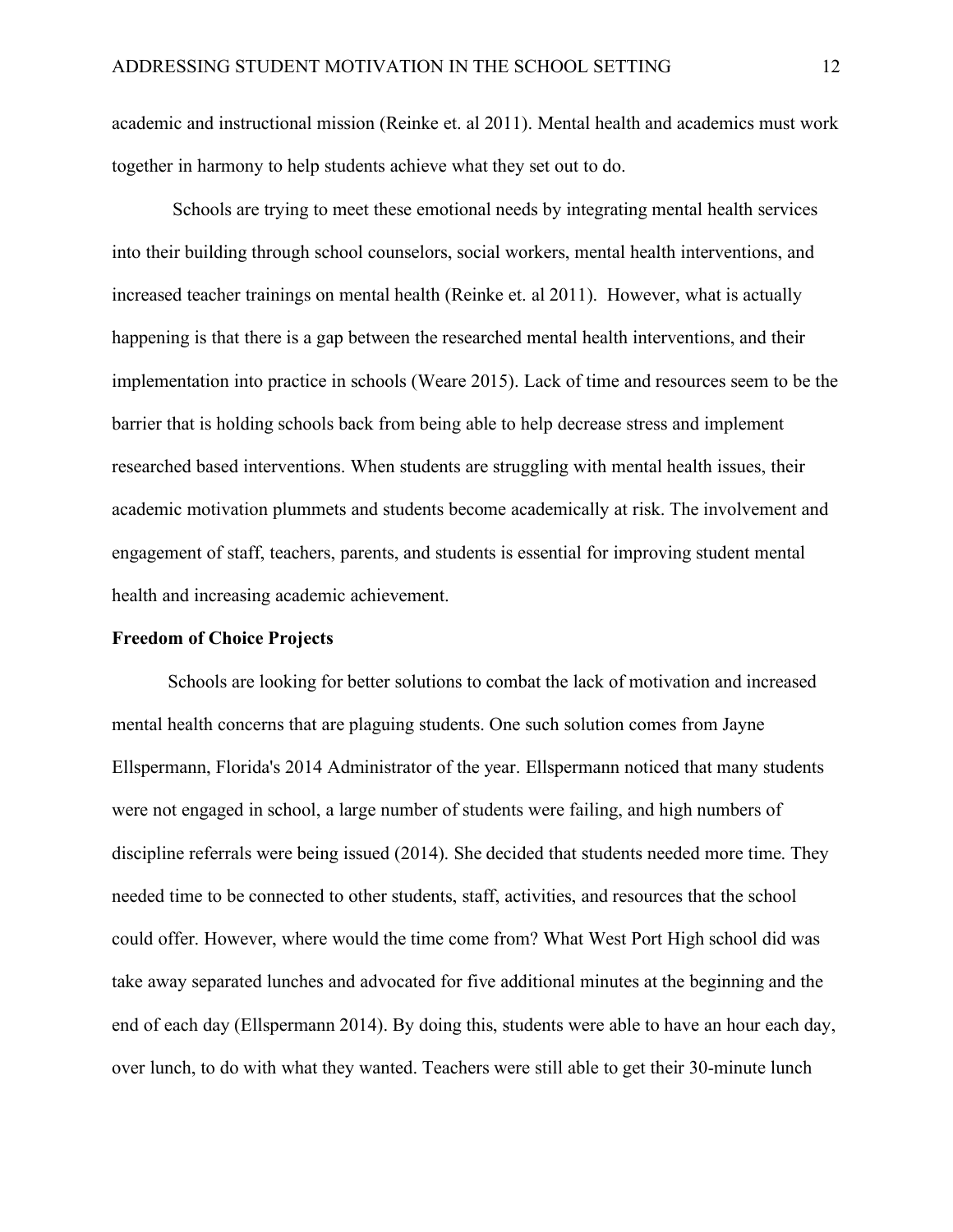each day, and then supervise a club, entertain students wanting study sessions, or host activities of interest in their rooms. Students attended an activity fair at the beginning of the year to peak interest in the different offerings that they could choose from. Despite the obvious skepticism the new lunch hour, Power Hour was a huge success. Students were respectful of their school by cleaning up after themselves, course failure rates dropped from 37% to 3.8%, co-curricular participation increased from 10% to 60%, and the discipline referrals were cut in half (Ellspermann 2014). Ellspermann discovered that this independent time showed that "students are truly empowered with the power to be academically successful" (Callahan 2013). Finding meaningful connections to school helped kids want to succeed.

Another similar program was started in Minnesota. This program at Centennial High School is called LEAP: Lunch, Energize, Achieve, Participate (Granholm 2017). The general goal of the Power Hour and LEAP are the same - to increase student's motivation to succeed both academically and behaviorally. The LEAP program does just that. Since Centennial already has high graduation rates and academic performance they were looking for the mental health component of this type of programming (Hinrichs 2017). Since implementing the program in the 2016-2017 school year, Centennial is seeing more than just a motivation to succeed they are seeing students problem solving, verbally communicating, and a new positive attitude about their school experience (Granholm 2017). The key is helping create a balance for students where they feel excited to learn new content and encourage self-exploration in all areas of their life, not just academics. In a survey given to Centennial students numbers, 22% of students report above average stress compared to 60% before starting the LEAP program; 81% of students are also reporting connections to staff members, which is up from 57% before starting LEAP (Hinrichs 2017). The school is seeing that when they invest time to make school safe, comfortable,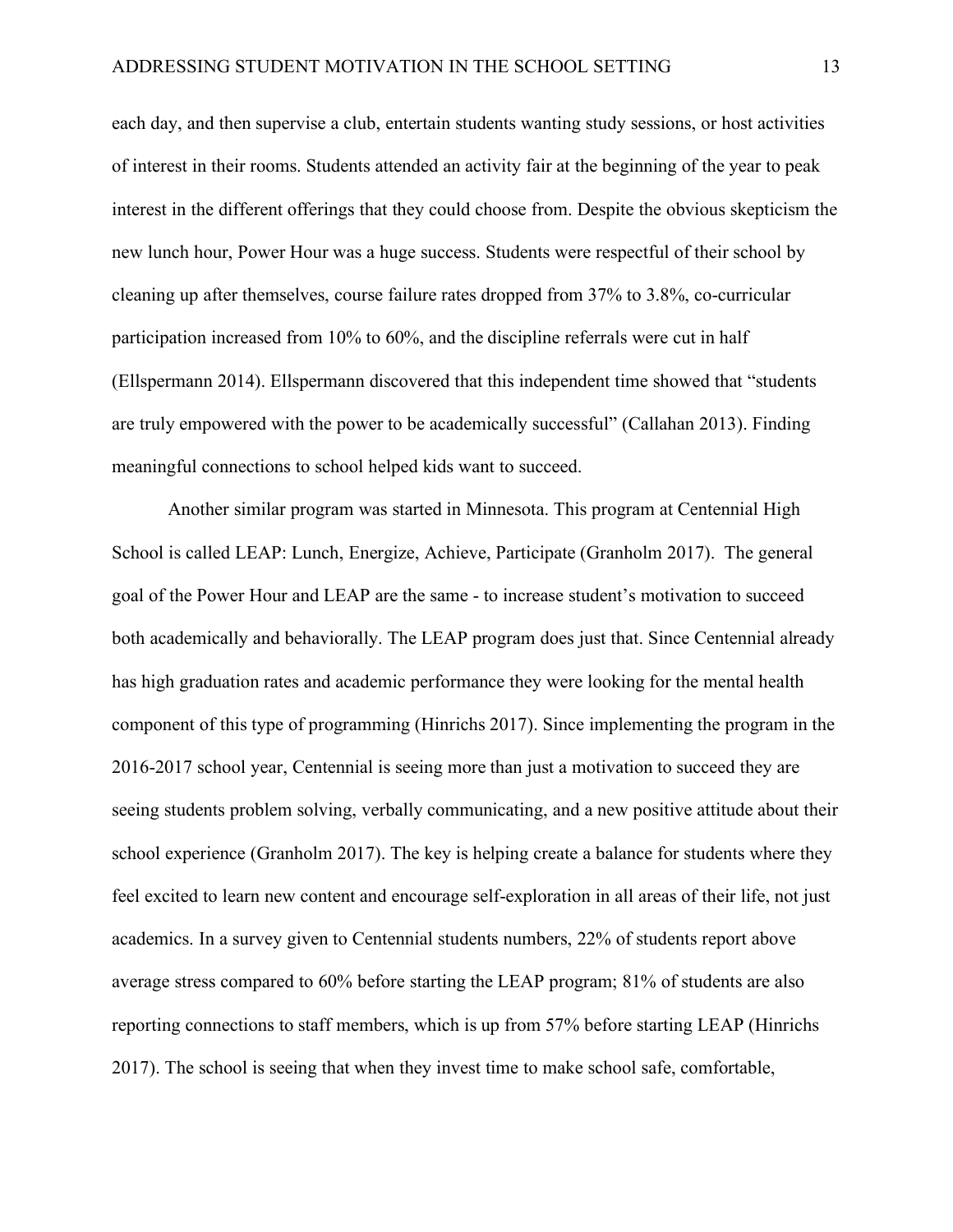emotionally/socially/physically supportive that the academics will fall into place (Insley 2017). By giving students a chance to choose how they spend their free time over lunch they are able to increase their mental health, lower their stress levels, increase academic success, and decrease overall behavior issues. These types of programs seem like a win for students and staff alike.

## **Discussion**

In conclusion, the finding of the freedom of choice projects has far exceeded expectations. The benefits of these programs are not just seen on the academic side of the house. The mental health benefits of lowering stress levels and increasing communication has helped students find success in other areas of their academic and personal lives. Both schools that used this type of programming were looking for different results, however both schools received benefits such a higher attendance rates, lower dropout rates, lower behavior referrals, and overall school participation.

The limitation to these types of programs is ease of implementation. In order to put this type of program into place schools will need support from school board members and other stakeholders in order for a change of this magnitude to happen. This can limit how effective the program can truly be. If students are not given enough time to feel that they have freedom in how they spend this period of their day then part of the success that is felt with the program will not come to fruition (Callahan 2013). The second limitation is buy-in. It can be hard to get school staff to get behind a big change to the school day, especially with the lack of research conducted on Freedom of Choice projects. If schools are not able to "sell" the idea to the staff, then the program will have a hard time succeeding since students will be looking for the teachers to model and praise a change of this magnitude (Ellspermann 2014). The third limitation is space. Since schools tend to have multiple lunch waves to accommodate large number of students,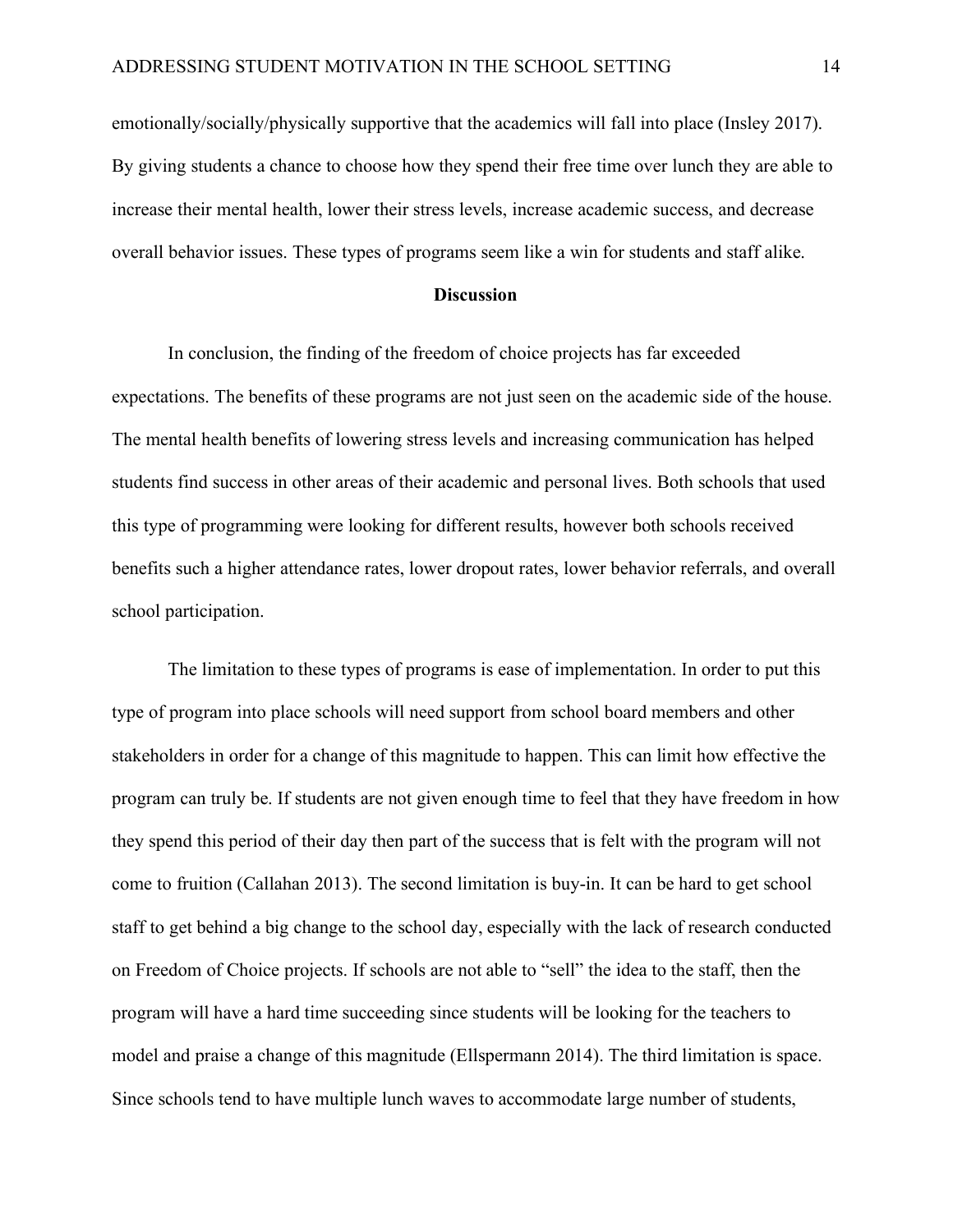having students be able to eat lunch whenever they want over the course of an hour can lead to a problem in seating. While it is true that not all students will each school lunch or choose to sit in the cafeteria to eat it, there still the problem of what space students can use, and occupy, especially in winter months. However, in most cases these limitations are not necessarily barriers for a school who is looking to make this type of project happen. With creative thought and staff buy-in schools can expect good things to happen when they give students the freedom of choice to get extra help, socialize with their friends, get engaged in school extracurricular activities, or explore independent learning projects with the help of their teachers.

Application and integration of this project to other schools is extremely beneficial. With the data to support that student academic and overall well-being is positively impacted it seems that hurdles such as scheduling and space could be overcome. With stress on the rise for adolescents, giving students time to decompress and choose how to use their time is a valuable life skill.

#### **Author's Note**

This topic stood out to me when I learned that a small school in Southeast Minnesota was adopting a mini version of this program. I wanted to see what research had been used and the results that were being seen. I was very excited to see that by fostering the interest of students and giving freedom of choice can impact student's grades and mental health in a big way. I was happy to see that students were able to use their time how they felt they needed to such a getting extra help from a teacher, having a chance to be active if they had to ride the bus home after school, learn new hobbies and skills with teachers and staff, or join a club with other people who have similar interests. As a teacher I know that students have been burdened in small towns by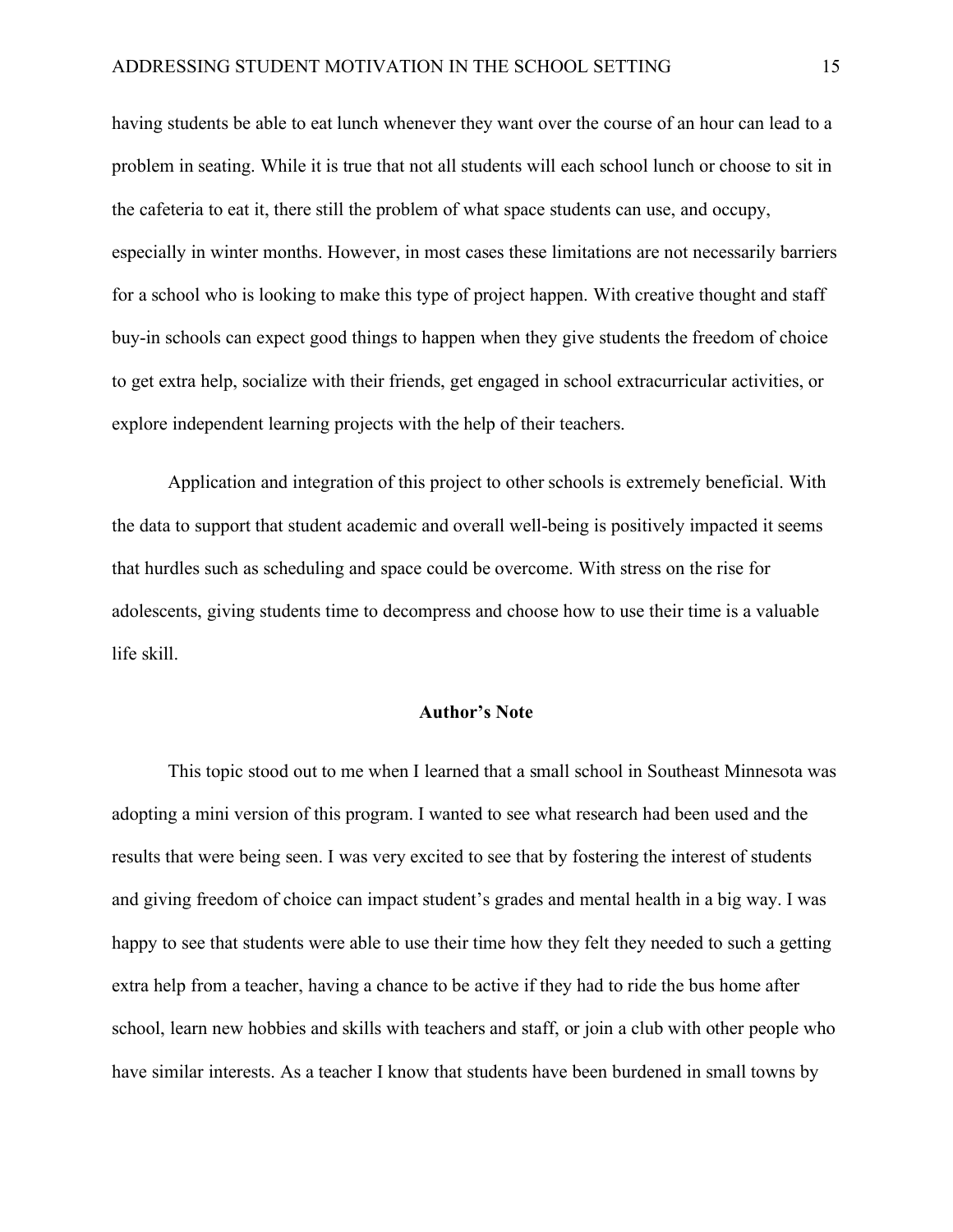not having a large selection of classes to pick from based on their career paths or personal interest due to staffing or budgets. Having a type of program like this could help students find value in school even if they don't necessarily enjoy the classes they are in. Having this type of program can be a huge motivator for students to participate and engage in school.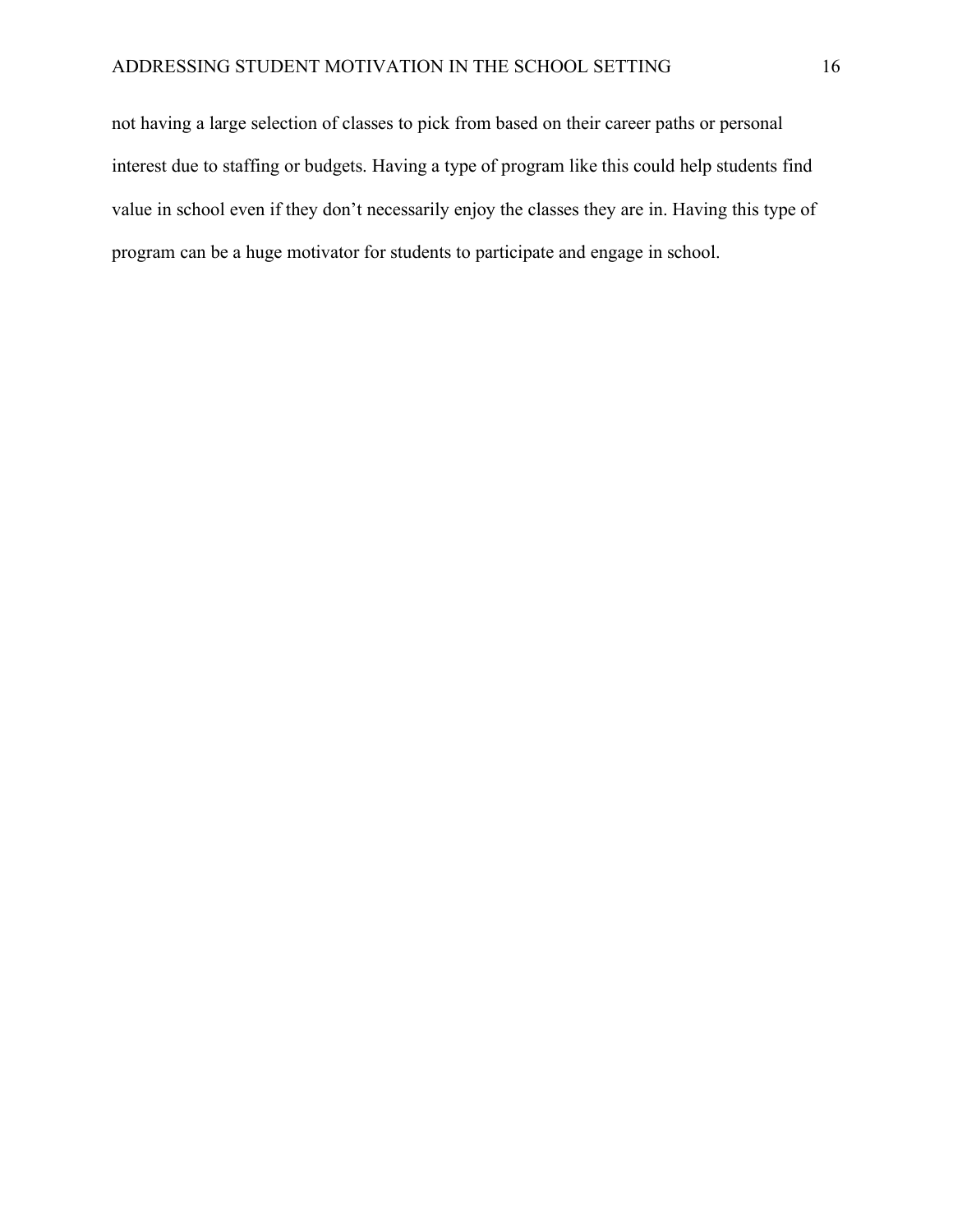#### **References**

Callahan , J. (2013, May 10). The power of Power Hour. *Ocala Star Banner* . Retrieved December 16, 2017, from

<http://www.ocala.com/news/20130510/the-power-of-power-hour>.

Crotty, J. M. (2013, March 13). Motivation Matters: 40% Of High School Students Chronically Disengaged From School. Retrieved from https://www.forbes.com/sites/jamesmarshallcrotty/2013/03/13/motivation-matters-40-ofhigh-school-students-chronically-disengaged-from-school/#9be7aa65940e

- Denault, A., & Guay, F. (2017). Motivation towards extracurricular activities and motivation at school: A test of the generalization effect hypothesis. *Journal of Adolescence, 54*, 94-103.
- Ellspermann, J. (2014). Power hour! Letting 2,000 students share one hour-long lunch seemed crazy at first, but the positive results in academic achievement, student engagement, and school culture prove that it was a smart move. *Principal Leadership*, *14*(6).

Granholm, S. (2017, September 17). Centennial High School hoping for another successful year of LEAP. *PressPubs*. Retrieved December 28, 2017, from <http://www.presspubs.com/quad/news/article\_ef973476-97f2-11e7-b6af-578afd2f8687.html>

Guay, F. (2016). The virtue of culture in understanding motivation at school: Commentary on the special issue on culture and motivation. *British Journal Of Educational Psychology*, *86*(1), 154-160.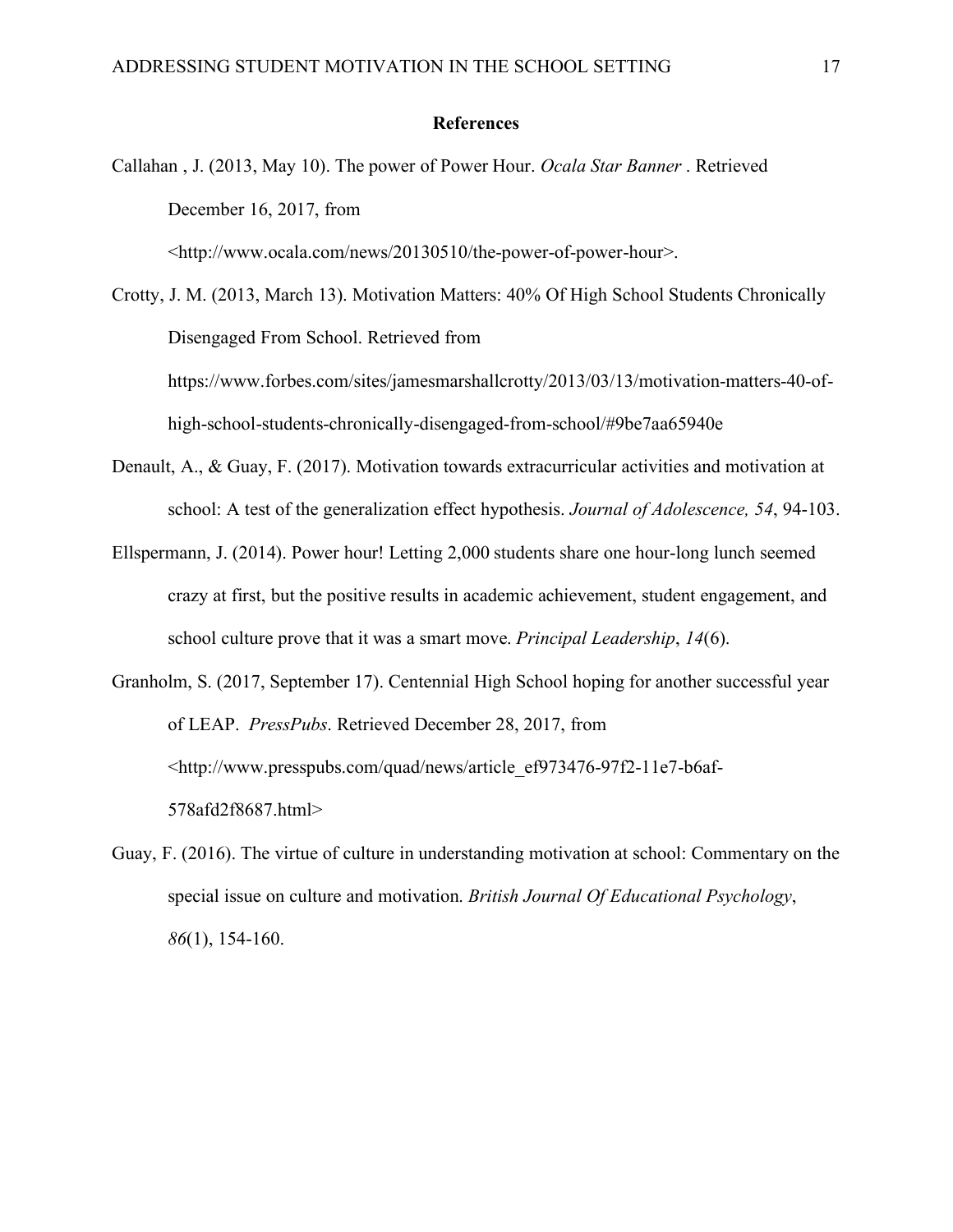- Hinrichs, E. (17, March 27). How is Centennial High supporting students' emotional well-being? 'Big kid recess'. *MinnPost* . Retrieved December 16, 2017, from <https://www.minnpost.com/education/2017/03/how-centennial-high-supportingstudents-emotional-well-being-big-kid-recess>
- Insley, K. (2017, April 27). *'Big kid recess' reduces stress at Centennial H.S.* [Broadcast].Minneapolis , Minnesota : NBC KARE 11.
- Jones, A. (2017, May 3). More Technology Use Linked to Mental Health Issues in At-Risk Adolescents.<https://today.duke.edu/2017/05/more-technology-use-linked-mental-healthissues-risk-adolescents>
- Kaiser, C. (2010). Redrawing the Boundaries: A Constructivist Approach to Combating Student Apathy in the Secondary History Classroom. *History Teacher*, *43*(2), 223-232.
- Kunzinger, B. (2009). The \$5,000 Approach to Teaching Writing. *The Chronicle of Higher Education, 55*(40),
- Lequia, J. (2011). Motivation, Interest, and Attention: Re-defining learning in the Autism Spectrum? *International Journal Of Disability, Development & Education*, *58*(4), 405- 408.
- Mental Illness. (2017, November). National Institute of Mental Health. Retrieved February 06, 2018, from https://www.nimh.nih.gov/health/statistics/mental-illness.shtml
- Mitchell, M. (2013). TEACHER ENTHUSIASM: Seeking student learning and avoiding apathy. *Journal of Physical Education, Recreation & Dance, 84*(6), 19-24.
- Motivation . (n.d.) In *Merriam-Webster's collegiate dictionary*. Retrieved from http://www.merriam-webster.com/dictionary/motivation